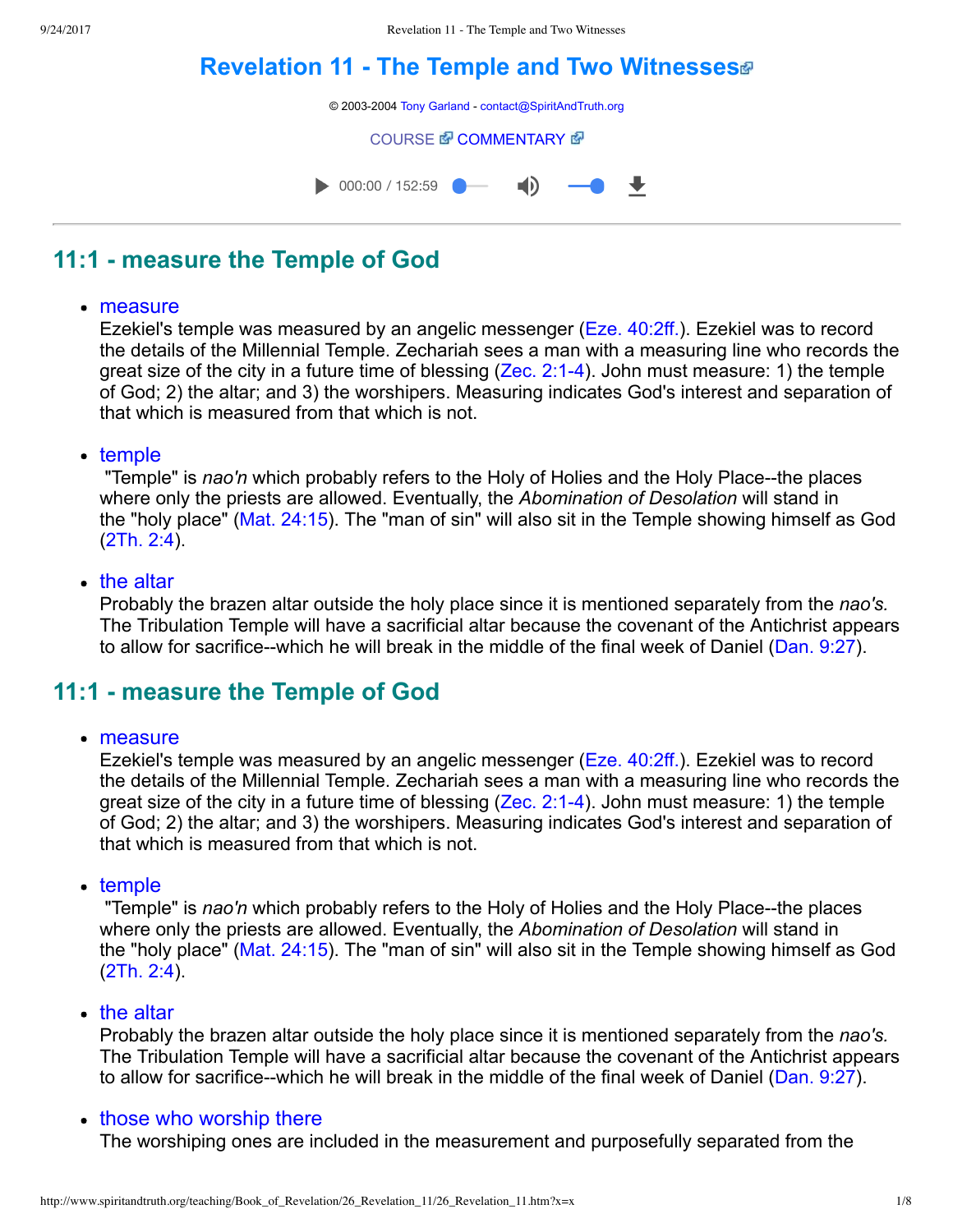Gentiles (or nations) in the outer court. The former are recognized by God, whereas the latter are rejected.

# **11:2 trodden by Gentiles**

### leave out the court

A play on words: *the courtyard outside the temple, you throw outside!* God rejects the outer court as essentially not being part of the Temple.

### • given to the Gentiles

 "Gentiles" is *e'thnesin* which is often translated as *nations.* This supposes that the temple, altar, and inner court are in the control of the Jews.

• they will tread the holy city

There is only one "holy city" in scripture - Jerusalem (or the New Jerusalem). Here it is the earthly Jerusalem because it is trodden down. *Treading* speaks of occupation and desecration as modelled by Antiochus Epiphanes (Dan. 8:13-14).

### • for forty-two months

The "holy city" being trampled is the same "holy city" as was mentioned in *Daniel's 70 Weeks* [\(Dan. 9:2427\)](http://www.spiritandtruth.org/bibles/nasb/b27c009.htm#Dan._C9V24). The trampling finishes at the Second Coming when the *Times of the Gentiles* [\(Luke 21:24\)](http://www.spiritandtruth.org/bibles/nasb/b42c021.htm#Luke_C21V24) finally come to an end: the final half of the week (3.5 years).

## **Temples of God**

| <b>Date</b>                | <b>Temple</b>                             | <b>Description</b>                                                                                                                                                                                                                                     | <b>References</b>                                           |
|----------------------------|-------------------------------------------|--------------------------------------------------------------------------------------------------------------------------------------------------------------------------------------------------------------------------------------------------------|-------------------------------------------------------------|
| 4004<br>B.C.               | Garden of<br>Eden                         | Before The Fall, Adam and Eve had full communion<br>with God. The entire Garden was a "temple."                                                                                                                                                        | Gen. 2:25, Gen.<br>3:8                                      |
| 1446 -<br>960/950<br>B.C.  | Tabernacle<br>in the<br><b>Wilderness</b> | A portable, temporary structure where God's presence<br>met with Israel.                                                                                                                                                                               | Ex. 24:15, Ex.<br>$25:8-22$                                 |
| 960/950<br>$-586$<br>B.C.  | Solomon's<br>Temple                       | Erected in Jerusalem according to God's instructions.<br>Planned by King David, built by Solomon. Destroyed<br>by King Nebuchadnezzar of Babylon.                                                                                                      | 1K. 5-8, 2K.<br>24:13, 2Chr.<br>36:7                        |
| 515<br>$B.C. -$<br>A.D. 70 | Second<br>Temple                          | Rebuilt under Zerubbabel on the return from<br>Babylonian captivity. Desecreated by Antichus<br>Epiphanes and rededicated in 165 B.C. at Hanukkah.<br>Rebuilt by Herod the Great. Jesus visited this Temple<br>which was destroyed in A.D. 70 by Rome. | 2Chr. 36:22-23;<br>Ezra 1:1-4, Mat.<br>23:37-24:2           |
| $\mathcal{P}$              | <b>Tribulation</b><br>Temple              | A future Jewish Temple where sacrifices will be<br>offered until the midpoint of the Tribulation when the<br>Abomination of Desolation occurs. The Beast will sit in<br>this Temple and proclaim his divinity.                                         | Dan. 9:27<br>12:11, Mat.<br>24:15, 2Th. 2:4,<br>Rev. 11:1-2 |
| Second<br>Coming           | <b>Millennial</b><br>Temple               | The Temple built by Messiah which serves as the<br>center of His government during the Millennial<br>Kingdom.                                                                                                                                          | Eze. 40:5-43:27<br>Zec. 6:12-15,<br>Zec. 14:16-21;          |

• Temples in History

 $\mathsf{l}$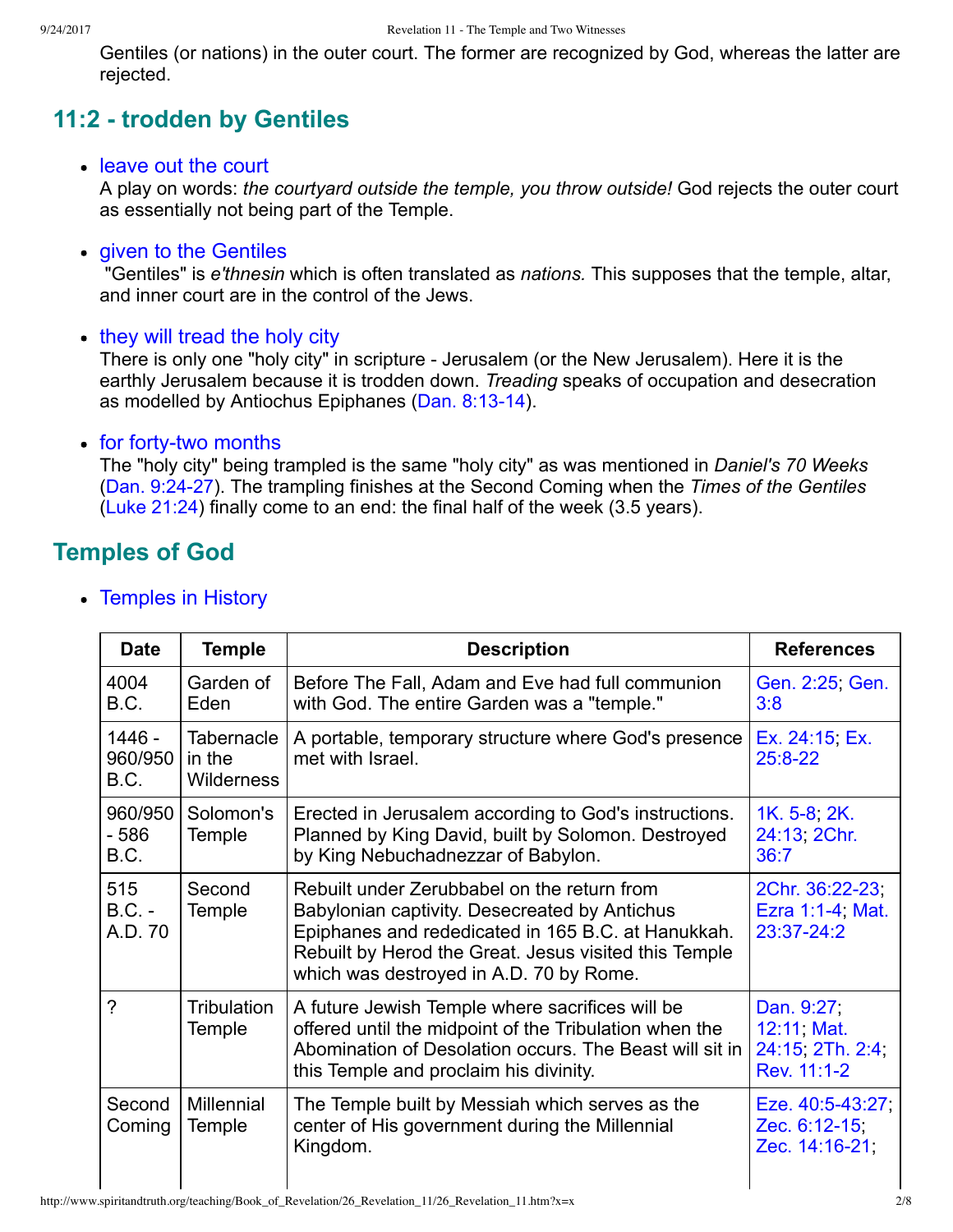|                         |            |                                                                                                         | Isa. 24:23, 56:6-<br>7 Rev. 20:2-4 |
|-------------------------|------------|---------------------------------------------------------------------------------------------------------|------------------------------------|
| Eternal<br><b>State</b> | <b>New</b> | Sin no longer exists. Man has full fellowship with God.   Rev. 21, 22<br>Jerusalem   God is the Temple. |                                    |

# **Dome of the Rock**

### Temple Mount (looking south) in A.D. 2003



Copyright © 2003-2004 [www.BiblePlaces.com](http://www.bibleplaces.com/). Used by permission.

- 1) Not the temple of God (Allah and Yahweh differ in fundamentals).
- 2) According to Tradition, Abraham offered Isaac on an altar on this "Rock."

3) Dome of the Rock first built in A.D. 691, Al-Agsa Mosque in A.D. 715.

4) Current status: owned by Israel, but jurisdiction is in the hands of Muslims. (God's ways are strange to us!) NOTE: The Jews do not have full control presently.

5) Jewish rabbis disagree whether modern Jews should ascend the Mount for fear of defiling the Holy Place.

## **Tribulation Temple**

Activities of Antichrist in Temple

1) Prince to come confirms covenant for one week, then breaks the covenant and *interrupts sacrifice* [\(Dan. 9:27\)](http://www.spiritandtruth.org/bibles/nasb/b27c009.htm#Dan._C9V27).

- 2) Daily *sacrifice* is taken away when *Abomination of Desolation is set up* [\(Dan. 12:11](http://www.spiritandtruth.org/bibles/nasb/b27c012.htm#Dan._C12V11)).
- 3) Jesus predicted the *Abomination of Desolation* will stand in "the holy place" [\(Mat. 24:15](http://www.spiritandtruth.org/bibles/nasb/b40c024.htm#Mat._C24V15)).
- 4) The man of sin will sit "as God in the temple of God" [\(2Th. 2:4](http://www.spiritandtruth.org/bibles/nasb/b53c002.htm#2Th._C2V4)).
- 5) John is told to measure a temple with an altar during the time of the end [\(Rev. 11:12\)](http://www.spiritandtruth.org/bibles/nasb/b66c011.htm#Rev._C11V1).

### • Herod's Temple?

There are significant problems for the preterist view that these passages describe Herod's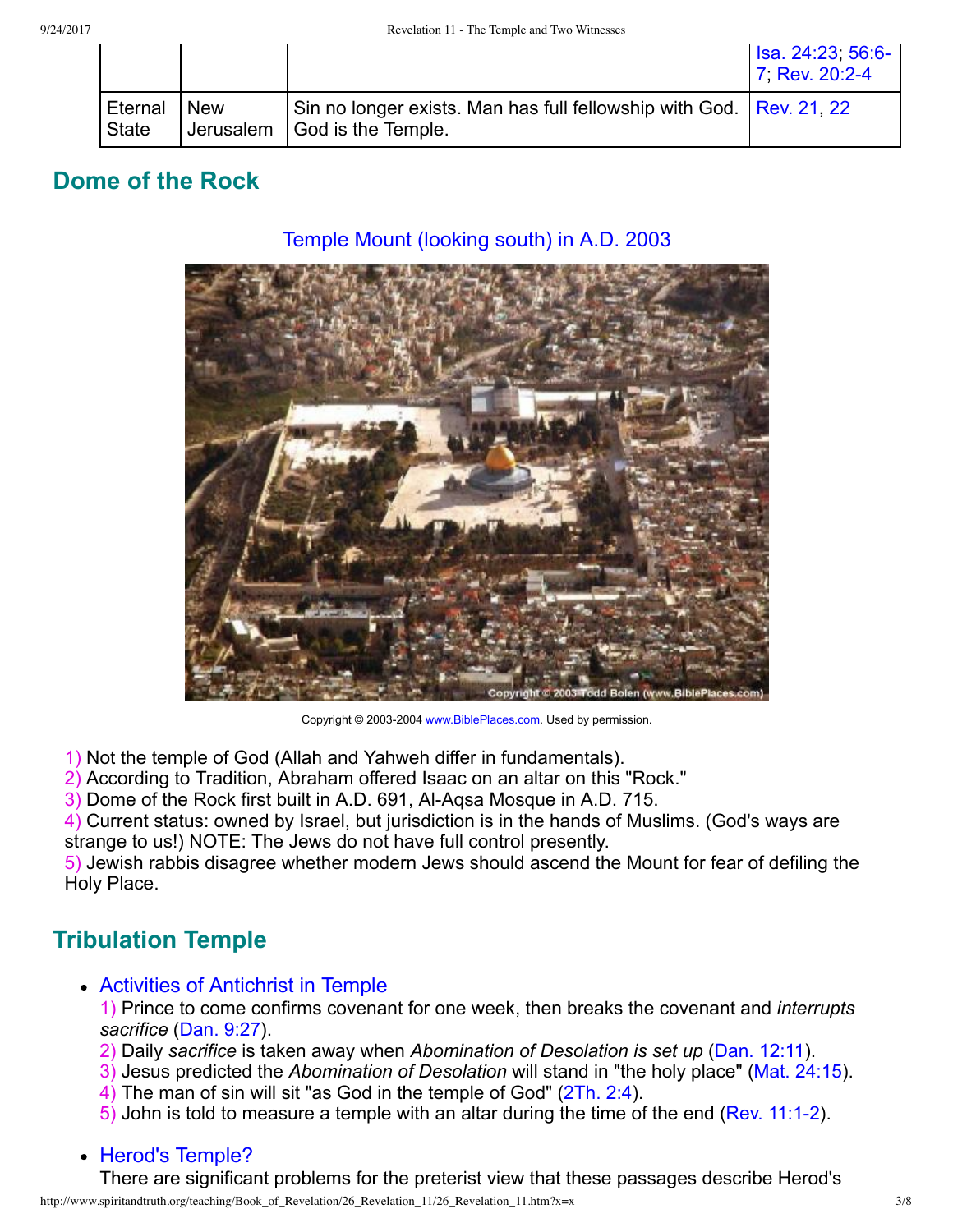Temple prior to A.D. 70.

1) The events of A.D. 70 cannot provide bona fide fulfillments of the many prophetic themes and details concerning the end time.

[2\) The accepted date for the Book of Revelation is not early enough. See the lesson on the Date](http://www.spiritandtruth.org/teaching/Book_of_Revelation/06_introduction/index.htm) of the Book of Revelation.

3) The early church fathers, who lived closest to the time of Nero and of John, had no idea that Nero was the Beast. Like futurists, they expected a *future* figure in a *future* Temple.

### **11:3 two witnesses**

### • Jewish prophets

These are two Jewish prophets who are a key aspect of God's promise to regenerate the Jewish nation after the "fullness of the Gentiles has come in" (Rom. 11:25-26). (Read Romans [9,](http://www.spiritandtruth.org/bibles/nasb/b45c009.htm#Rom._C9V1) [10](http://www.spiritandtruth.org/bibles/nasb/b45c010.htm#Rom._C10V1), and [11](http://www.spiritandtruth.org/bibles/nasb/b45c011.htm#Rom._C11V1) as background.)

### • Symbolic, Corporate, or Individuals?

Symbolic: the law and the prophets, Old and New Testaments, the Word and the Holy Spirit. Corporate: Paulikians and the Waldenses, believers who are martyred, a large group of witnesses, the Christian church and the state, Israel and the church, etc. Individuals: Elijah and Moses, Elijah and Enoch, Elijah and John the Baptist, Elijah and John the Apostle, Peter and James, Peter and John, Peter and Paul, two unknown persons, etc.

### • Who Are They?

Three most viable views:

1) Moses and Elijah - ministry similarities, Elijah raptured, unusual aspects of Moses' burial (Deu. 34:5-6; [Jude 9\)](http://www.spiritandtruth.org/bibles/nasb/b65c001.htm#Jude_C1V9), Elijah prophesied to return (Mal. 4:5-6), represent law and prophets, appeared at transfiguration ([Mat. 17:3;](http://www.spiritandtruth.org/bibles/nasb/b40c017.htm#Mat._C17V3) [Mark 9:4](http://www.spiritandtruth.org/bibles/nasb/b41c009.htm#Mark_C9V4); [Luke 9:30\)](http://www.spiritandtruth.org/bibles/nasb/b42c009.htm#Luke_C9V30).

2) Elijah and Enoch - both were translated to heaven (Gen. 5:24, [2K. 2:11](http://www.spiritandtruth.org/bibles/nasb/b12c002.htm#2K._C2V11)).

3) Two Future Prophets - avoids problems with previous views (see commentary), Scripture does not identify them.

## **11:3 1,260 days**

• 1,260 days

Half of the Tribulation period. 1,260 days = 42 months of 30 days each = 3.5 years of 360 days each. Is this the first half or the last half (when the city is trampled for 42 months)? Reasons suggesting the first half:

1) The beast is destroyed at the end of the last half, not the witnesses.

2) When the prophets are in power, it seems unlikely that the Beast could declare himself as God in the Temple ([2Th. 2:4\)](http://www.spiritandtruth.org/bibles/nasb/b53c002.htm#2Th._C2V4).

3) The Jewish witnesses would be most effective in Israel's restoration while numerous Jews are still in Jerusalem, prior to the Abomination of Desolation ([Mat. 24:15](http://www.spiritandtruth.org/bibles/nasb/b40c024.htm#Mat._C24V15)) and their flight to the wilderness  $(Rev. 12:6, 13-14)$  $(Rev. 12:6, 13-14)$ .

4) The global celebration at the death of the witnesses seems unlikely in the midst of the Campaign of Armageddon ([Rev. 16:16\)](http://www.spiritandtruth.org/bibles/nasb/b66c016.htm#Rev._C16V16).

5) The overthrow of the prophets would more naturally contribute to the ultimate ascendancy and fame of the Beast at the midpoint of the Tribulation.

6) If Christ returns with resurrected saints at the end of the week, why do these two witnesses ascend to heaven?

### • clothed in sackcloth

A rough, course cloth or bag-like garment worn as a symbol of judgment, mourning, grief, or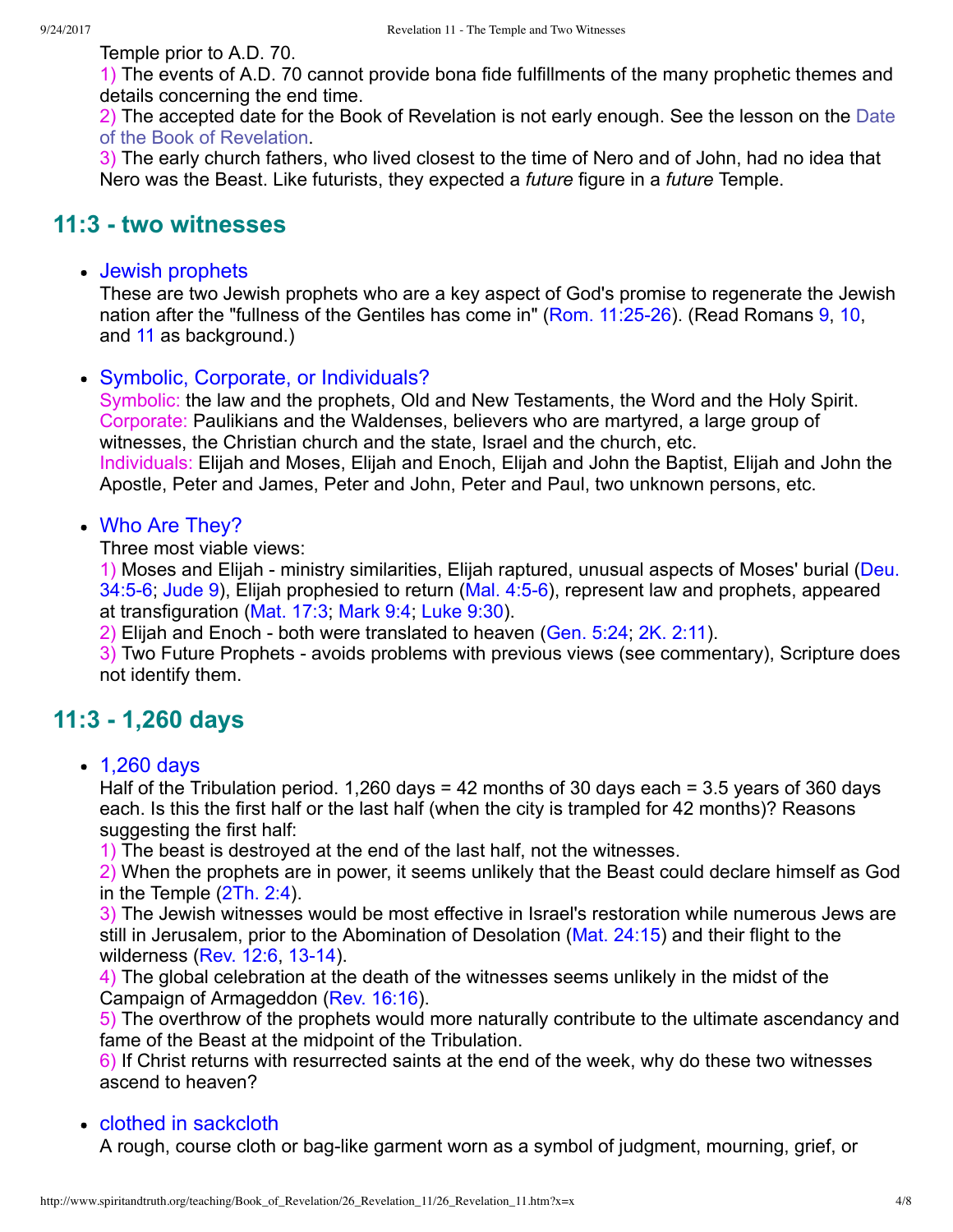repentance. The prophets mourn over the judgments they must deliver. It also indicates that repentance is needed.

### **11:4 two olive trees and two lampstands**

• two olive trees and two lampstands

A direct allusion to Zechariah's vision (Zec. 4:1-14). Two anointed individuals typified by Joshua the high priest and Zerubbabel the prince who ministered *during a time of Israel's restoration*.

#### • a period of restoration

In a similar way to which Joshua and Zerubbabel were used in the restoration of Israel after the Babylonian captivity, so will these two witnesses by used to restore Israel for the Millennial Kingdom.

### **11:5 enemies devoured**

• fire proceeds from their mouth They destroy their enemies by fire, much like Elijah  $(2K. 1:10-12)$  and the fire-breathing demonic horsemen ([Rev. 9:18](http://www.spiritandtruth.org/bibles/nasb/b66c009.htm#Rev._C9V18)).

### **11:6 plagues**

- shut heaven so that no rain falls This occurs "in the days of their prophecy" -- the entire 3.5 years. This recalls the ministry of Elijah ([1K. 17:1;](http://www.spiritandtruth.org/bibles/nasb/b11c017.htm#1K._C17V1) [Luke 4:25;](http://www.spiritandtruth.org/bibles/nasb/b42c004.htm#Luke_C4V25) [Jas. 5:7\)](http://www.spiritandtruth.org/bibles/nasb/b59c005.htm#Jas._C5V7). Lack of water and the sackcloth worn by the prophets allude to *fasting and mourning* intended to produce repentance.
- waters turned to blood This recalls the ministry of Moses and Aaron ([Ex. 4:9](http://www.spiritandtruth.org/bibles/nasb/b02c004.htm#Ex._C4V9); Ex. 7:17-21).

### **11:7 beast from the abyss**

- the beast Not the false prophet, but a known figure *previously revealed* in Scripture ([Dan. 7:3,](http://www.spiritandtruth.org/bibles/nasb/b27c007.htm#Dan._C7V3) [11](http://www.spiritandtruth.org/bibles/nasb/b27c007.htm#Dan._C7V11)).
- ascends out of the bottomless pit

He overcomes the witnesses after he is healed from his deadly wound ([Rev. 17:8](http://www.spiritandtruth.org/bibles/nasb/b66c017.htm#Rev._C17V8)). His revival and victory over the witnesses contribute toward his fame and worship (Rev. 13:3-4). He is the *overcomer* who rode forth on the white horse ([Rev. 6:2\)](http://www.spiritandtruth.org/bibles/nasb/b66c006.htm#Rev._C6V2).

## **11:8 Sodom and Egypt**

burial refused

Their bodies are purposely left unburied as an insult to Jewish sensibilities and as a testimony to the power of the Beast.

### where our Lord was crucified

[At the time of the two witnesses, the city has ungodly characteristics like Sodom \(Deu. 32:28](http://www.spiritandtruth.org/bibles/nasb/b05c032.htm#Deu._C32V28)-32). We are not left to guess at its identity: Jerusalem .

# **11:9 viewed by the nations**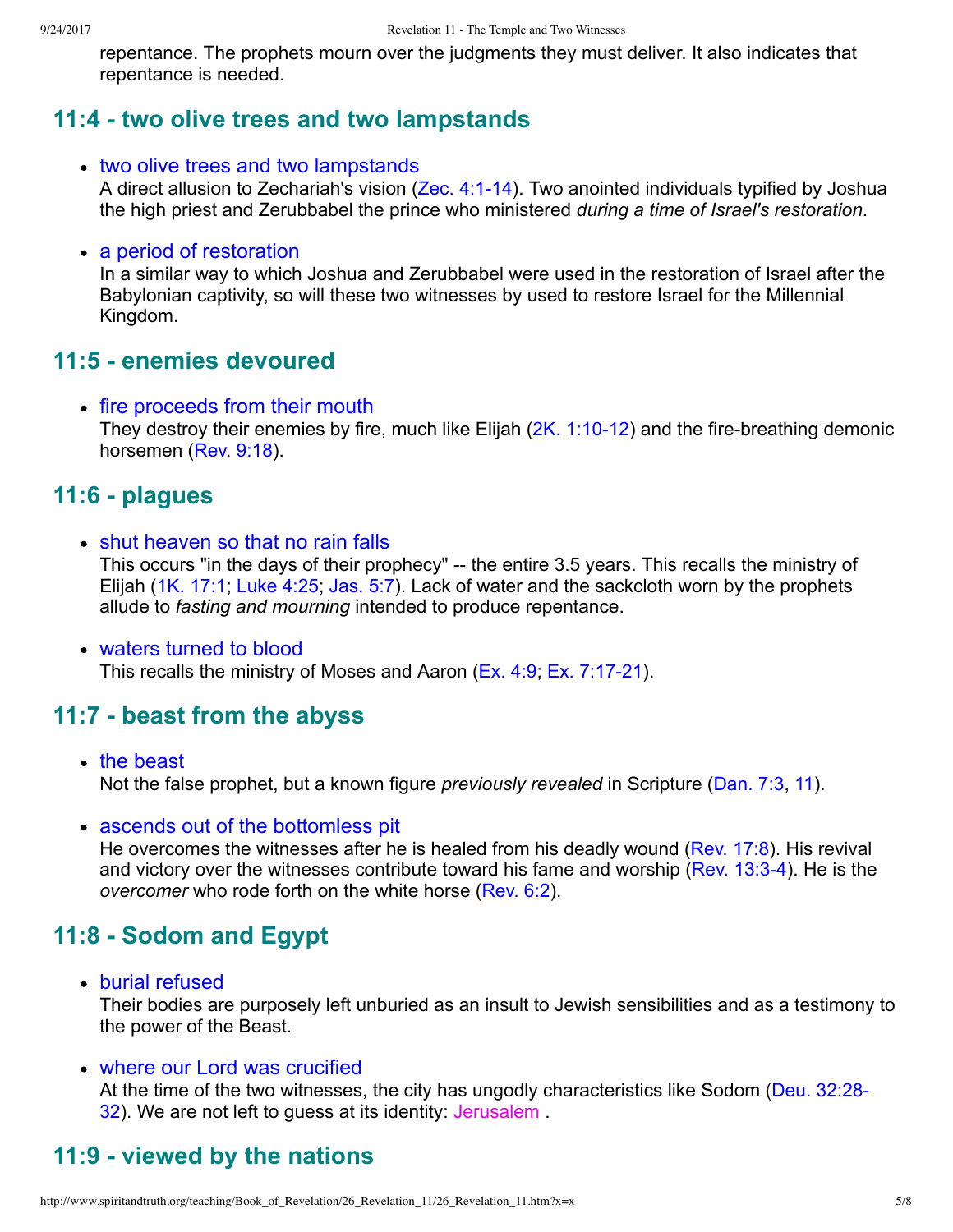- peoples, tribes, tongues, and nations will see Some understand this as a global community resident at the city. Others see this as an indication of a global broadcast.
- three-and-a-half days Not a lengthy period, but literal days during which their bodies slowly begin to decompose.

# **11:10 earth dwellers rejoice**

• those who dwell on the earth

A technical phrase indicating those who oppose God at the time of the end. These are the ones being tested ([Rev. 3:10](http://www.spiritandtruth.org/bibles/nasb/b66c003.htm#Rev._C3V10)).

• send gifts... because these two prophets tormented

The relief over the death of the prophets is so great that the world celebrates, even exchanging gifts. National and regional differences will be set aside due to a common hatred for the two prophets. Their rejoicing is a measure of the depth of their torment at the ministry of the prophets.

# **11:1112 resurrection!**

- breath of life from God entered them The life-giving force which animates men's bodies of clay [\(Gen. 2:7](http://www.spiritandtruth.org/bibles/nasb/b01c002.htm#Gen._C2V7); [Job 33:4\)](http://www.spiritandtruth.org/bibles/nasb/b18c033.htm#Job_C33V4).
- come up here... they ascended to heaven in a cloud The same command which John heard at the beginning of the heavenly portion of his vision [\(Rev. 4:1\)](http://www.spiritandtruth.org/bibles/nasb/b66c004.htm#Rev._C4V1). Their ascension with *clouds* recalls that of Jesus ([Acts 1:9](http://www.spiritandtruth.org/bibles/nasb/b44c001.htm#Acts_C1V9)) and the Rapture of the church ([1Th. 4:17](http://www.spiritandtruth.org/bibles/nasb/b52c004.htm#1Th._C4V17)).

## **11:13 a great earthquake**

• a great earthquake

There are numerous earthquakes during the Tribulation. A previous great quake attended the opening of the sixth seal (Rev.  $6:12$ ). The greatest earthquake is yet to come--at the pouring forth of the seventh bowl judgment ([Rev. 16:17\)](http://www.spiritandtruth.org/bibles/nasb/b66c016.htm#Rev._C16V17).

• the rest were afraid and gave glory to God

Unlike other people during the judgments of the end (e.g., [Rev. 9:21](http://www.spiritandtruth.org/bibles/nasb/b66c009.htm#Rev._C9V21)), these *repent* . These are in Jerusalem and mostly Jews. God's promise to spiritually awaken Israel in preparation for the Millennial Kingdom is in progress (Rom. 11:25-27) !

## **11:14 two of three woes**

• second woe is past

This is the second of the three woes which are the final three trumpets ([Rev. 8:13](http://www.spiritandtruth.org/bibles/nasb/b66c008.htm#Rev._C8V13)). The events of chapters 10 and 11 (which we've covered so far) are included within the purview of the first six trumpets. More evidence that the witnesses probably prophesy during the first half of the week.

• the third woe is coming quickly

The third woe is the sounding of the seventh trumpet [\(Rev. 11:15](http://www.spiritandtruth.org/bibles/nasb/b66c011.htm#Rev._C11V15)) which includes the pouring forth of all seven bowls of the wrath of God [\(Rev. 16\)](http://www.spiritandtruth.org/bibles/nasb/b66c016.htm#Rev._C16V1).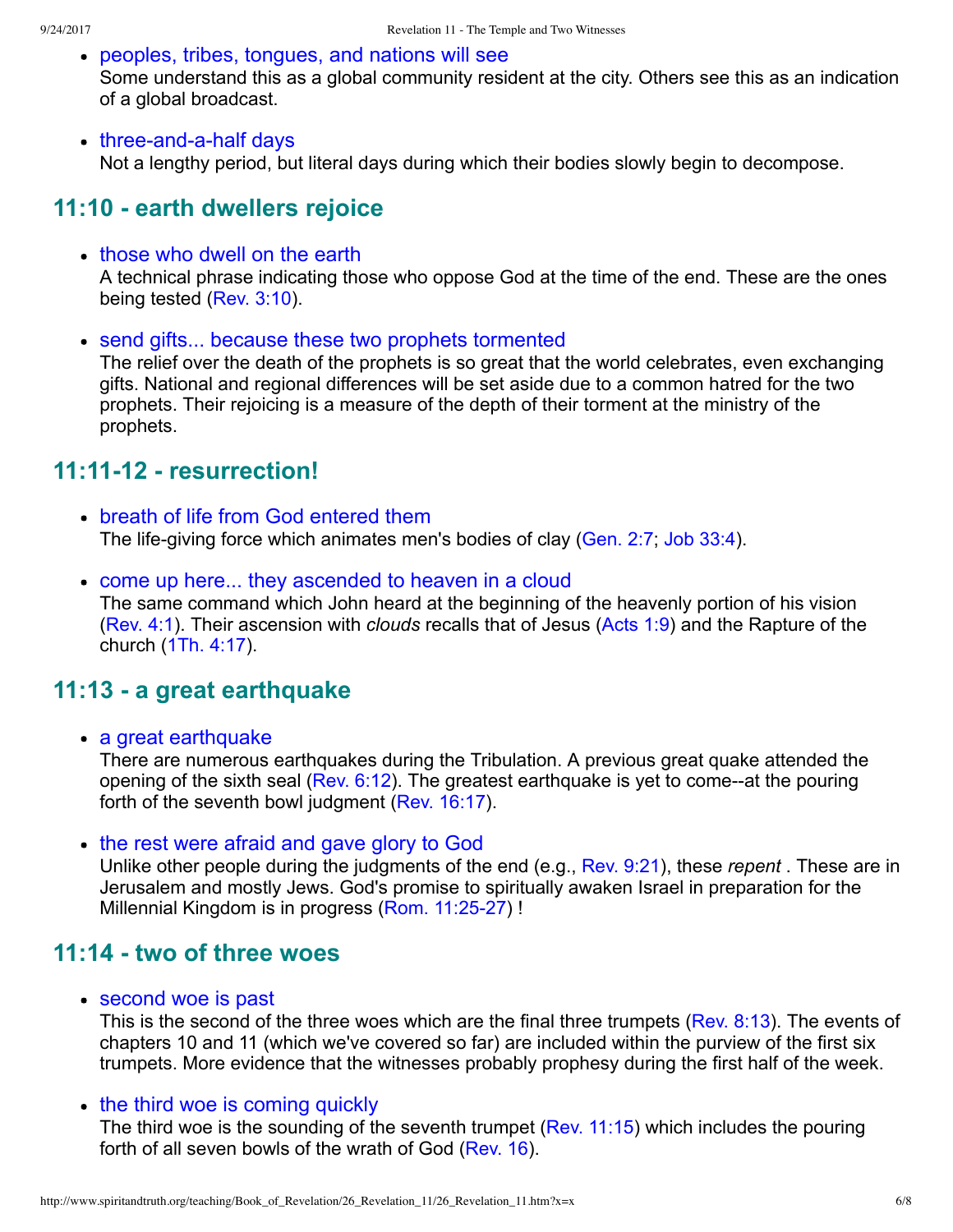# **11:15 seventh trumpet**

### • the seventh angel sounded

The angel with the seventh trumpet ([Rev. 8:2\)](http://www.spiritandtruth.org/bibles/nasb/b66c008.htm#Rev._C8V2). This is not the *last trump* [\(1Cor. 15:52\)](http://www.spiritandtruth.org/bibles/nasb/b46c015.htm#1Cor._C15V52). This is the last of *these seven* but not the last of the entire Tribulation period, which occurs at the second advent ([Mat. 24:30](http://www.spiritandtruth.org/bibles/nasb/b40c024.htm#Mat._C24V30)). Unlike the *last trump* which occurs in *the twinkling of an eye,* the seventh trumpet covers an extended period of time.

### • kingdom(s) of this world have become

The NU and MT texts have *kingdom* (singular). All diverse national, political, social, and religious groups are in reality one kingdom under one king: Satan ([John 12:31;](http://www.spiritandtruth.org/bibles/nasb/b43c012.htm#John_C12V31) [2Cor. 4:4](http://www.spiritandtruth.org/bibles/nasb/b47c004.htm#2Cor._C4V4); [Eph. 2:2](http://www.spiritandtruth.org/bibles/nasb/b49c002.htm#Eph._C2V2)).

• His Christ

Literally, *His Anointed One* -- a direct allusion to [Psalm 2](http://www.spiritandtruth.org/bibles/nasb/b19c002.htm#Ps._C2V1) " Why do the nations rage and the people plot a vain thing? The kings of the earth set themselves and the rulers take counsel together against the LORD and His Anointed, saying, 'Let us break Their bonds in pieces and cast away Their cords from us.' " *Anointed* = *Messiah* .

## **11:1618 seventh trumpet**

• twenty-four elders

We discussed the identity of these elders in the lesson on [Revelation 4](http://www.spiritandtruth.org/teaching/Book_of_Revelation/19_Revelation_4/index.htm).

• the nations were angry and Your wrath has come

Refers to the rage of the nations ([Ps. 2](http://www.spiritandtruth.org/bibles/nasb/b19c002.htm#Ps._C2V1)) exhibited throughout the Tribulation by an unrelenting opposition to God. His response was prophesied: " He shall speak to them in His wrath and distress them in His deep displeasure " ([Ps. 2:5\)](http://www.spiritandtruth.org/bibles/nasb/b19c002.htm#Ps._C2V5). The seven bowls under the seventh trumpet are characterized as seven "bowls of the wrath of God" ([Rev. 15:1](http://www.spiritandtruth.org/bibles/nasb/b66c015.htm#Rev._C15V1), [7](http://www.spiritandtruth.org/bibles/nasb/b66c015.htm#Rev._C15V7); [16:1](http://www.spiritandtruth.org/bibles/nasb/b66c016.htm#Rev._C16V1)).

• judgment of the dead

Every man will face judgment ([Heb. 9:27](http://www.spiritandtruth.org/bibles/nasb/b58c009.htm#Heb._C9V27)). Judgment follows the time of trouble for Israel and involves two categories of resurrection ([Dan. 12:13\)](http://www.spiritandtruth.org/bibles/nasb/b27c012.htm#Dan._C12V1). The times of their resurrection is separated by the Millennial Kingdom (Rev. 20:4-5, [12](http://www.spiritandtruth.org/bibles/nasb/b66c020.htm#Rev._C20V12)).

prophets and saints rewarded

At the judgement seat of Christ (1Cor.  $3:13-15$ , 2Cor.  $5:10$ ). Rewards include many promises in Scripture related to: 1) the inheritance of the believer; 2) the promises to the overcomer; 3) blessings with attend the Millennial Kingdom; 4) blessings of the eternal state.

## **11:19 temple in Heaven opened**

- temple of God was opened in heaven The chapter begins and ends with Temples: the *earthly* in Jerusalem and the *heavenly* in God's heavenly realm. The Temple is opened to reveal the ark.
- ark of His covenant

Some speculate that this is the *earthly* ark which was previously taken to heaven, but this is not necessary since the earthly Temple is patterned after the heavenly which may have its own ark (Heb. 8:4-5, 9:1-11). The earthly ark contained the *written law* (ten commandments) specifying God's moral requirements. This standard brings judgment on men due to their sin, for "the law brings about wrath" [\(Rom. 4:15\)](http://www.spiritandtruth.org/bibles/nasb/b45c004.htm#Rom._C4V15). Believers are exempt from judgment by the written